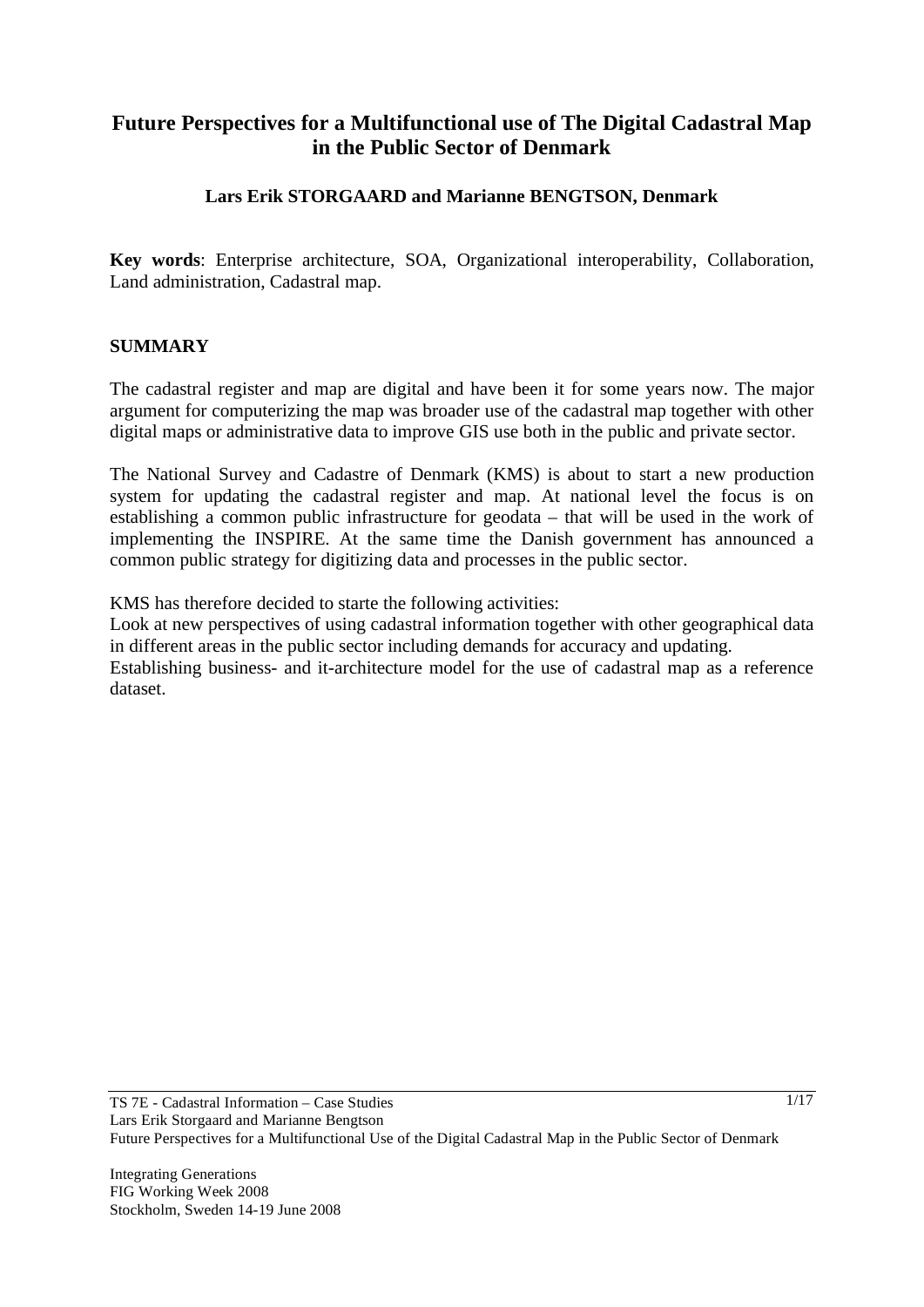# **Future Perspectives for a Multifunctional use of The Digital Cadastral Map in the Public Sector of Denmark**

## **Lars Erik Storgaard, Denmark and Marianne Bengtson, Denmark**

## **1. INTRODUCTION**

#### *Digitizing the public administration*

The publication of the common public strategy for the digital administration  $2007 - 2010$ primo 2007 has indeed put the focus on the need for increased digitizing of the public administration and closer relation between the different datasets – and what this makes of new demands to the enterprise architecture<sup>1</sup> (EA) for the public administration.

One of the goals of the digitizing is to make it easier for the customer to get and deliver information to the public administration, therefore one of the main activities for the authority is to build new inter-related digital solutions, which will create more value for the customer.

The service community for geodata, who handles the cross-public cooperation activities including development of the necessary business- and financial models for cross-public cooperation, has set the following goals for 2008:

Make the effort of using geodata visible across the public and private sector. Take care of any legal and/or financial barriers for an efficient use of geodata.

Work for including geodata in still more and more new solution (supporting standardisation activities, best practise and user guidelines)

Work for a higher access to sector specific data, which other sectors would like to use in different solutions. Clarifie the future conditions related to data responsibility and rights.

#### *Definition of the new common public service areas*

The Digital Taskforce under the financial department has started a work with 1) setting up domain committees, who will be managing the development activities across the defined service areas and 2) establishing a common public businessreference model (FORM), which define the service areas including government levels and task areas.

This work focus on building new cooperation structures, which take the existing and future business processes as a starting point for wanted services – independent that data and processes go across different resort areas or sectors. For example it shall be possible for a citizen through services for My property to get information about easements, polluted areas and different environmental data, taxon real property, taxable value, registered area and other relevant property related data. For more information about the work of the digital taskforce use the following link - www.Modernisering.dk

l

 $1$  Enterprise architecture describes the connection between the business and the it technology, taking the business vision and goals as a starting point.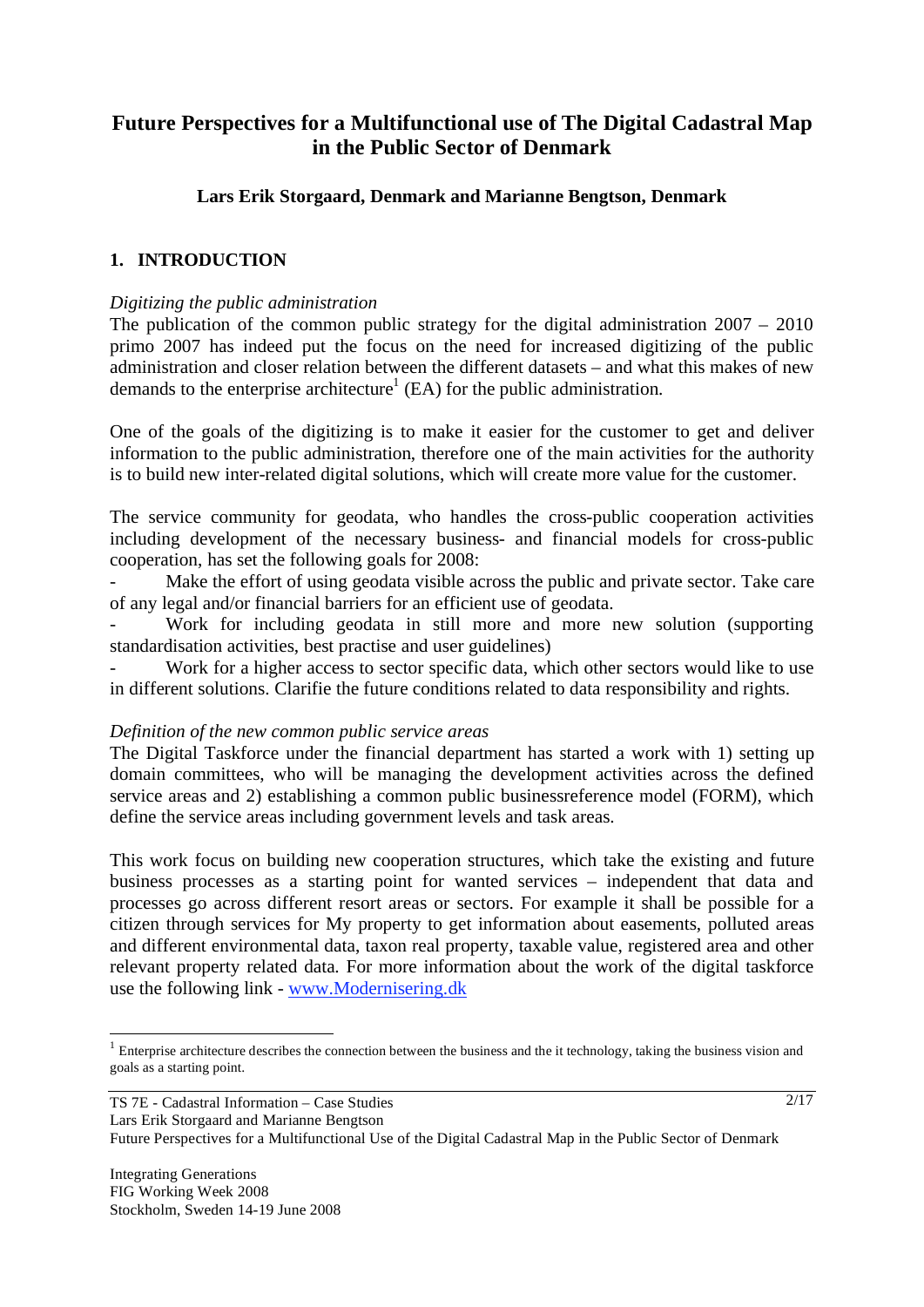The geodata will be a set of common public services, which will be integrated in the different task areas across the new service areas.

## *Establishment of a national spatial data infrastructure*

Building a national spatial infrastructure, where data can be exchanged inside and between the sectors, is only possible through definition of a common conceptuel datamodel. At European level there has been worked with a definition of an European domain model for Landscape Administration (LADM) which probably will be an integrated part of the future business- and it-architecture development across the European countries.

There will also be a requirement of access to metadata – information about how and when data has been registered, who owns the data etc.

It twill also be a requirment to use open standards for exchanging data and services. At national level there is a work going on, defining common public open standards. The Danish government has decided by law that all public institutions by January 2008 have to use open standards when starting new it-projects.

One af the big challenges is how to build-up the architectural connection across the institutions, sectors and ressort areas. (see the table above.)

|                                   | Organizational<br>Interoperability                                                                                                       | Semantic<br>Interoperability                                                                                             | Technical<br><b>Interoperability</b>                                                                                                                |
|-----------------------------------|------------------------------------------------------------------------------------------------------------------------------------------|--------------------------------------------------------------------------------------------------------------------------|-----------------------------------------------------------------------------------------------------------------------------------------------------|
| Interantional /<br>national level | Streamlining horizontal<br>layered business<br>processes that are<br>common (maybe even<br>consistent) across all<br>public institutions | General agreement upon<br>data definitions across all<br>of government via a<br>common global<br>information model       | Agreement on technical<br>standards used and<br>sharing of common<br>services and high-level<br>infrastructure<br>components                        |
| Sector level                      | Coordinate the business<br>processes that span<br>entire sectors (with<br>consideration to national<br>principles)                       | A sector specific<br>information model<br>including common<br>metadata (with<br>consideration to national<br>principles) | Sector specific technical<br>standards and common<br>services and<br>infrastructure<br>components (with<br>consideration to national<br>principles) |
| Institutional<br>level            | Internal streamlining of<br><u>business processes (with </u><br>consideration to national<br>and sector principles)                      | Institutional specific<br>information models (with<br>consideration to national<br>and sector principles)                | Agreement upon<br>standards for the.<br>institution (with<br>consideration to national<br>and sector principles)                                    |

# Interoperability at many levels

The implementation of the INSPIRE directive, which relate to an establishment of a common infrastructure for using standardized geodata within the environmental area of Europe, will influence the development on both sector and institutional level.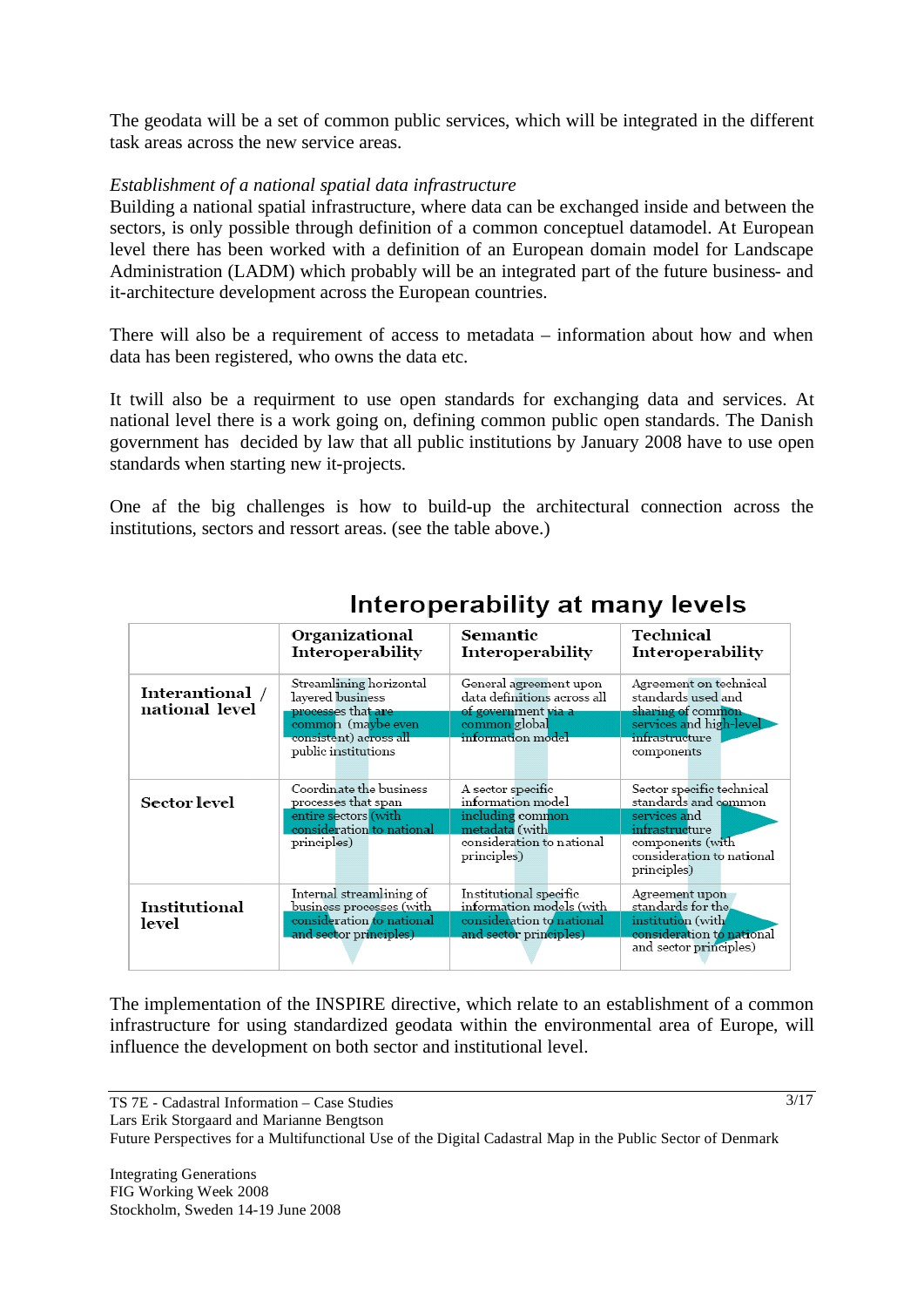## **2. NEW PERSPECTIVES OF USING CADASTRAL INFORMATION**

#### *The Cadastral map as a reference dataset*

The cadastral map is a key component of the national cadastre. It illustrates property boundaries and ownership data from across Denmark. It also provides information about protected forests, polluted areas, coastal erostion areas and cliff protection.

The cadastral map is a digital legal document. It is intended to present the cadastral register in visual form, such that individual parcels can be identified along with their attribute data (cadastral number, road access, etc.).

Today's cadastral map is based on historical, hand-drawn property maps that have been digitized and geo referenced. In-field surveys and measurements have improved the precision of the digital cadastral map. This excludes the environmental data found in the maps (protected forests, polluted areas, etc.), which are generated and updated by the responsible public agencies. The cadastral map is updated daily, as new property registrations, boundary changes and field surveys are submitted to the National Survey and Cadastre for approval.

At present KMS works on implementing a new system for the updating process of the cadastral map. The system is called MiniMAKS and builds on the written-on architecture solutions, like SOA. MiniMAKS supports digital communication between state, municipalities, chartered surveyors and other partners in the register-related process. It is expected to improve quality assurance and processing time for changes to the national cadastre.

Today the cadastral map is being used for registration and analyzing in relation to environmental and planning legislation. In the field of land use management the cadastral map and the land register is being used for getting clear, transparent and accessible information about land use regulation including information about property owners. The cadastral map is also being used in different contexts in the private sector.

There is during these years focus on using the cadastral map as reference dataset when building business- and it-solutions for handling future digital administration and new services for the citizens. In the later part named Examples in using the cadastral map as reference dataset in a SOA solution we will go through some of these new solution architectures.

This development/ move towards loosely joined connection between reference data and different sector specific data set up new requirements to the data foundation to meet the future needs:

- Requirements to dataquality, -accuracy, updating freqvens and topology rules.
- Connection to other public registers.
- Relations to selected topographic object types.
- Handling the cadastral information at several levels (3D)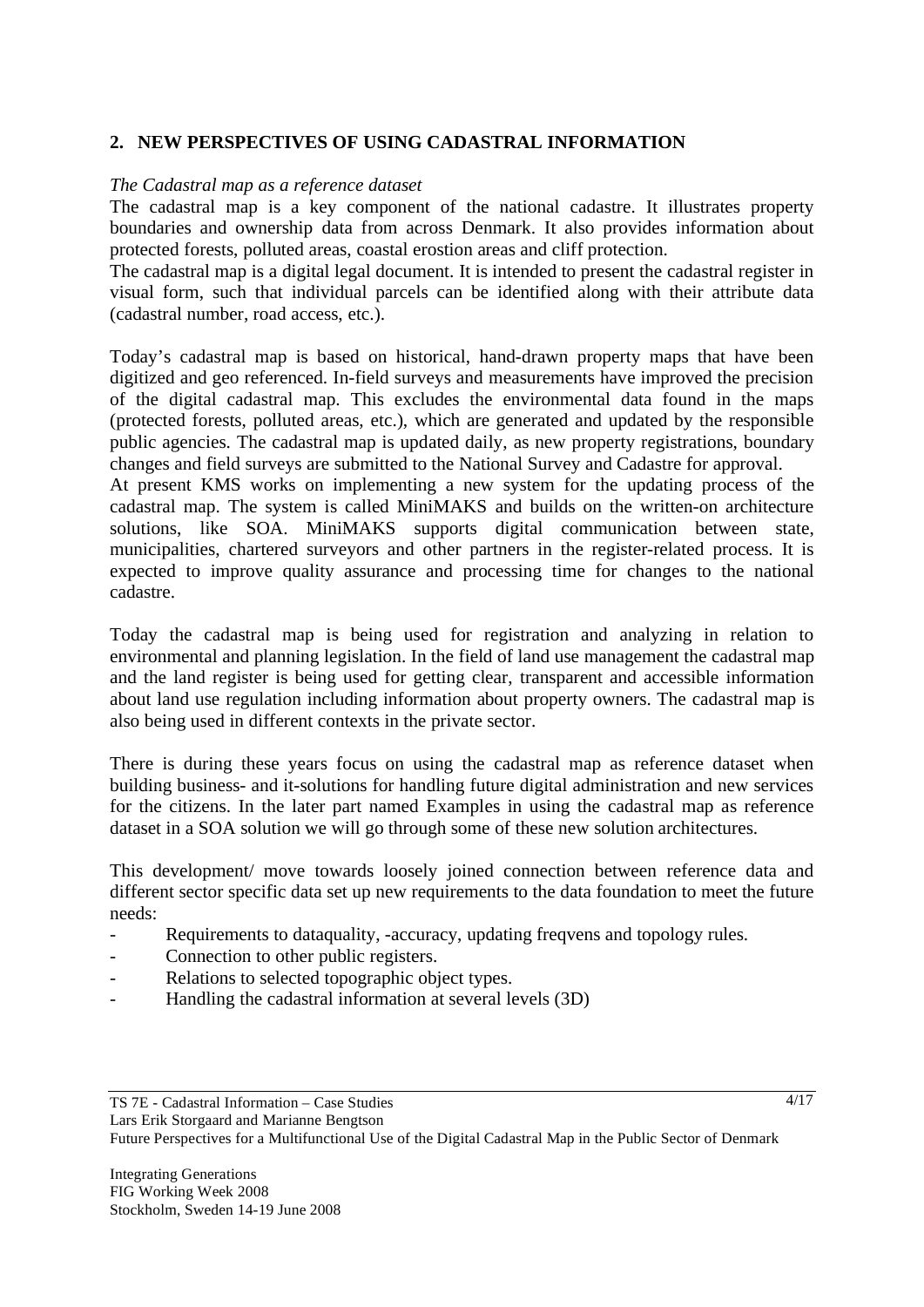# **3. LOOSELY JOINED CONNECTIONS AND SOA**

The Danish National IT and Telecom Agency has in 2007 focused the effort on developing conditions for an IT-architecture, which can support the public sector's strategy for e-Government. The frames are to secure an effective and safe operation of the public sector's information- and communication technology and to make up the base for coherent public systems.

There is implemented a number of initiatives, which are to spread out the knowledge of the central principles in architecture for e-Government. That concerns for example principles for Service Orientated Architecture (SOA) as well as development and use of web services.

This work will become important for the accessibility and the use of public data and also for the use of geographical data. At the same time the organization of the work with data standardization will support geographical data's use as shared reference data.

Special focus points in the efforts in gaining loosely joined systems are the demands for data models and a need for binding cooperation's and rules and standards for data exchange. The cadastral map is to be included in these systems. Today the cadastral map is stored locally by the individual users - authorities, municipalities. The map is brought up to date, is maintained and is stored at KMS who also puts it at the disposal of his customers, typically private, through "The Digital Map Supply" in connection with the use of web services, WMS and WFS. Many users do not make use in provisionally of this possibility of data influx, but choose to store own local copy of the map. The drawbacks to this are numerous: The users risk working on an outdated map, and there is to be sold relatively much data base space to the storage of the map etc.

It has therefore to be worked for that the use of web services is spread out mostly possibly for the users. Data are stored one place – at the data owner, who has the responsibility for maintenance and bringing up to date of data. The users reach data through web services, so that they get a brought up to date copy of the map on their own system, which is deleted again as soon as it is not used any more. Next time the map is to be used, gets the user a new extract of the map with the data host through web services.

The principles in loosely joined connections are sketched below.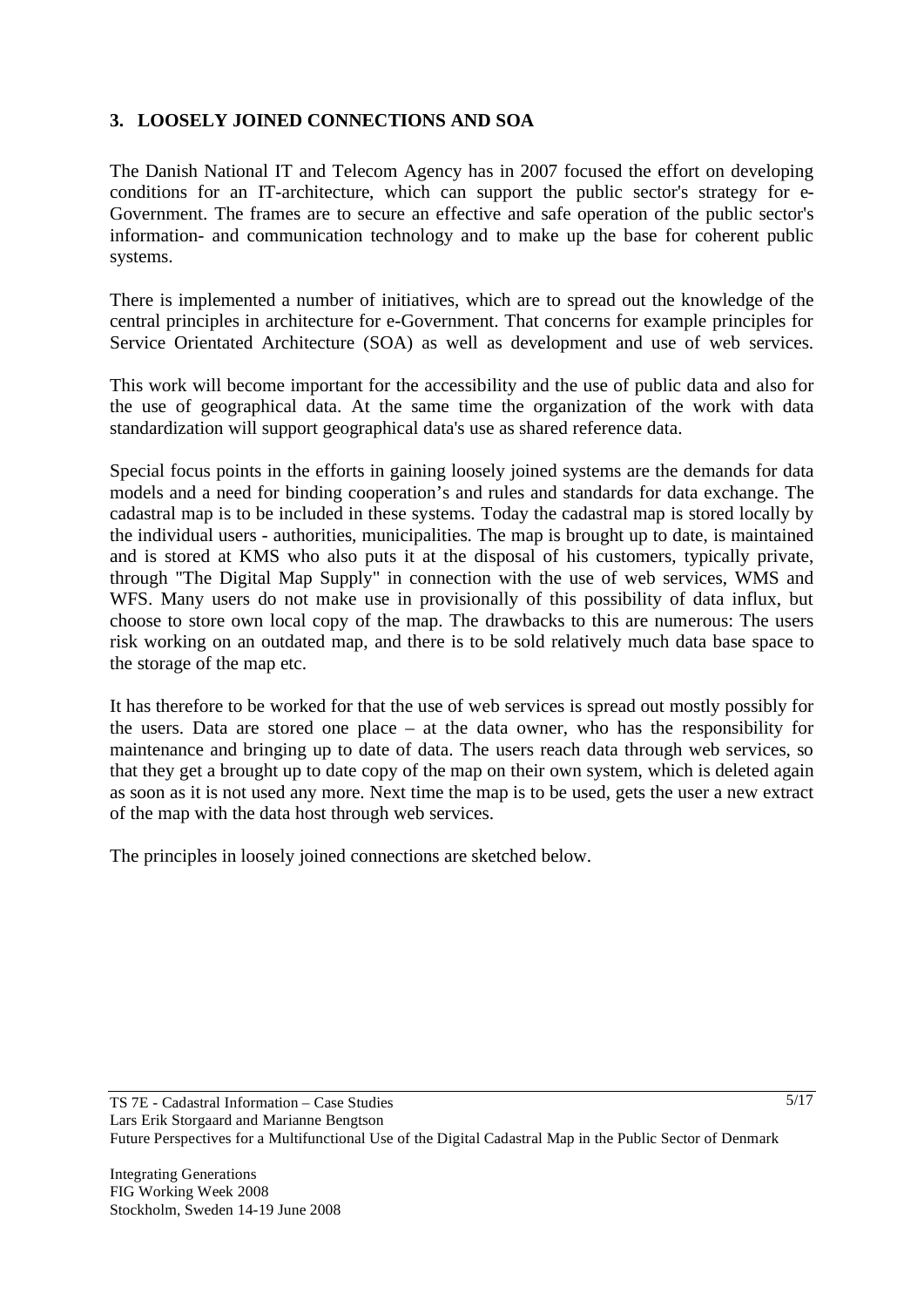

The above are not only to be used in connection with distribution of the cadastral map, but for all types of data that several users use. For that this has to be able to let itself do, is it essential that they set up shared frames and rules for the data modelling, data architectures and the use of data. In Denmark this work is based in The Danish National IT and Telecom Agency's  $OIO2$ .

The systems KMS implements these days are designed by the principles in loosely joined systems, service oriented architecture and web services. Focus is on developing components that can be used in different context.

*SOA* 

l

SOA stands for an IT-architecture that creates connection between and overview of a company's business models and technological platforms. The subject is about dynamic adjusting systems and the central point is that loosely joined connections are based on open standards.

SOA describes therefore a way of designing IT-solutions. The fundamental idea is that ITsolutions are implemented, thus they are flexible and re-usable and thus can be adjusted faster, more easily and more cheaply. SOA architecture builds on principles about recycling, minimal dependence, flexibility, visibility and the use of standards. The architecture consists of a list of services. All these services have one or more characteristics that other programmes/users can get access to. It's the communication between these services that makes up SOA.

<sup>&</sup>lt;sup>2</sup> OIO is a shared public condition for the cooperation about creating public communication and service coherently based on shared architecture and standards. OIO focuses on creating connection and exploit new prospects in the information technology to improve the public service across authority boundaries.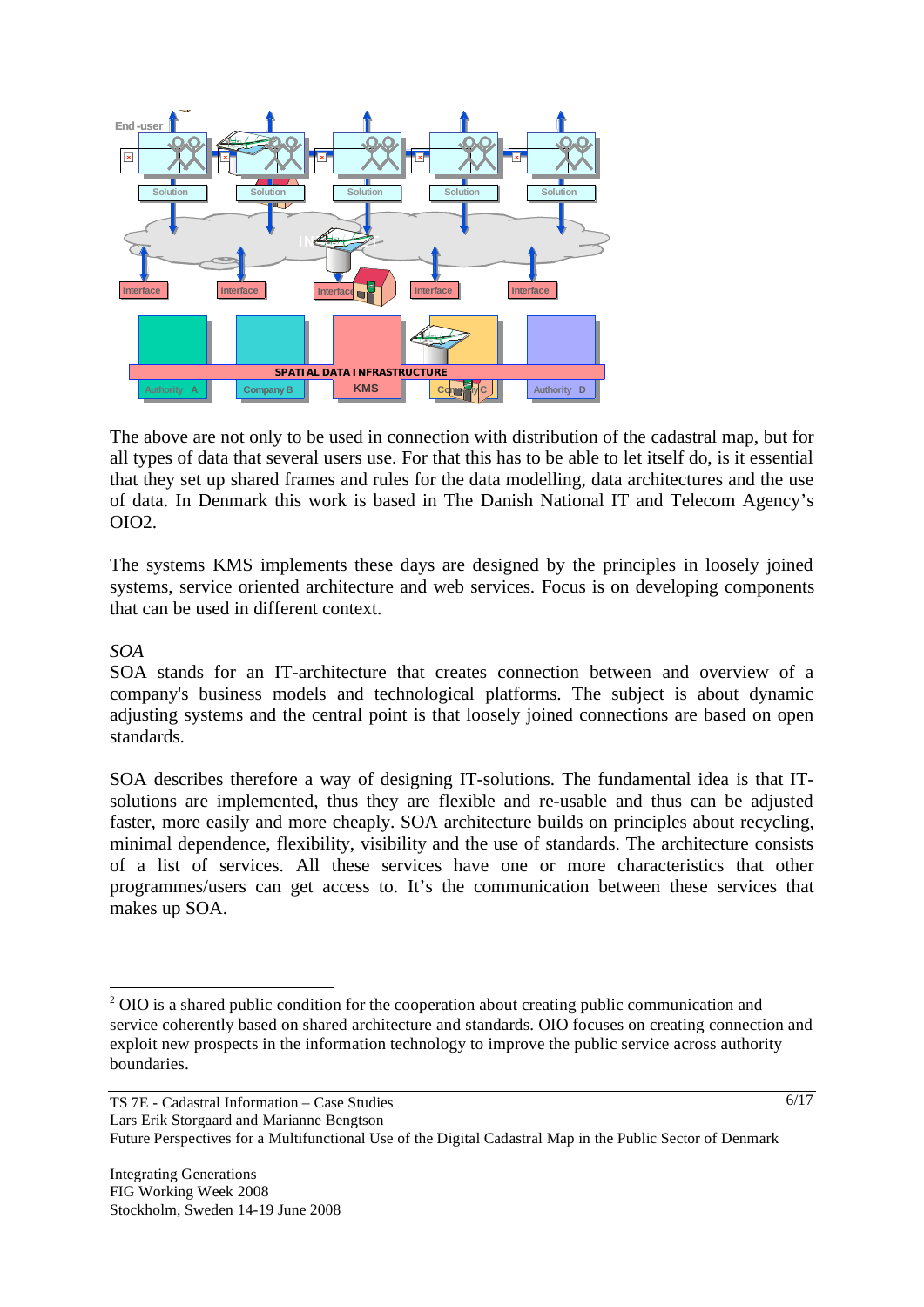It's about establishing dynamic working procedures, which build on the use of software components, which are accessible on the net, and can act independently of what computer system they are implemented at.

SOA is an obvious choice to systems that are included in e-Government. The Danish government White Book about it-architecture recommends that government it-systems follow the principals of Service Oriented Architecture (SOA) when the focus is on creating new customer services and build-up a stronger interoperability across the public sector.

#### *Web services*

Web services can be used to implement a service-oriented architecture. A major focus of Web services is to make functional building blocks accessible over standard Internet protocols that are independent from platforms and programming languages. These services can be new applications or just wrapped around existing legacy systems to make them network-enabled.

A web service can be described as functionality accessibly via the Internet. Such functionality might be the geo-coding of an address - a function, which takes an address as input and returns its geographical position. It could also be a function, which takes a geographical extent as input and returns a map for this area. A web service contains no graphic user interface. In order to be able to use the web services these have to be implemented in an application, which has a graphic user interface. That means that a web application easily can use web services.

# **4. THE DIGITAL MAP SUPPLY BASED ON SOA**

"The Digital Map Supply" is KMS overall system for distribution of geodata via the internet. The system handles more than 100.000 enquiries today daily. The Digital Map Supply is established as an element in the geographical infrastructure and liver for INSPIRE's demand for the establishment of services for the teaching of fundamental geodata.

A cornerstone in the infrastructure influx for KMS:

The Digital Map Supply is to reduce the technological and financial barriers for the use of maps and geodata.

The Digital Map Supply is to increase the accessibility and the current interest of geographical data and functionality for the users.

The interface between the infrastructure and the use:

- IT architecture
- Technology- and data standards
- Business models
- Data and functionality
- Operation and support

Digital distribution of geodata makes it possible to improve the efficiency and accuracy of our professional users' data collections on an ongoing basis. Subscribers to the Digital Map Supply receive their geodata via internet servers, eliminating shipping time and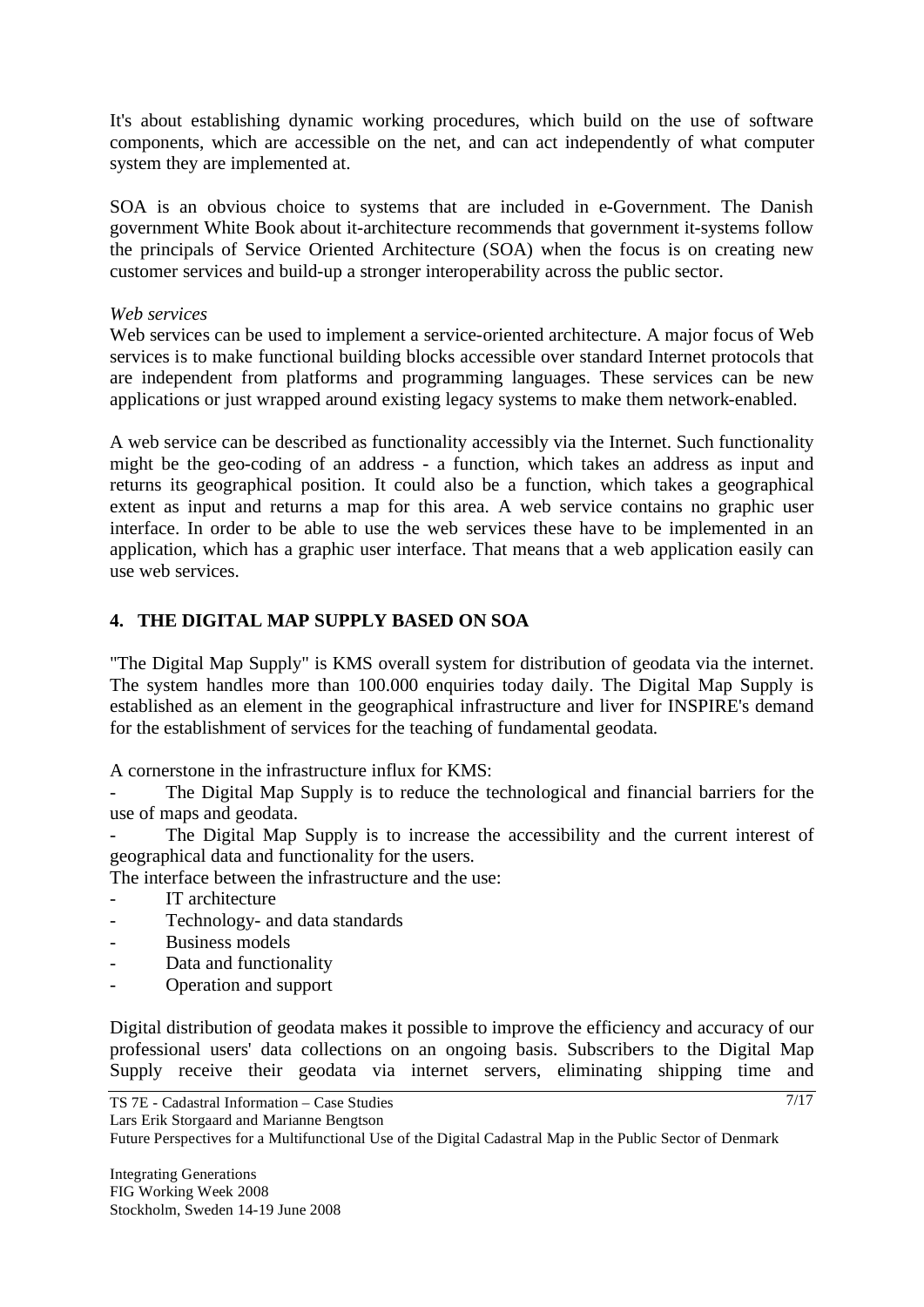resources. They also gain access to rolling updates of their local data collections, ensuring the maximum precision of the data on which they rely. Timely updates can be critical for such users as ships' captains and sailors, who rely on accurate nautical charts in their work and leisure activities. The architecture for the Digital Map Supply is sketched here:



Digital Map Supply can serve a central function in a variety of mapping applications. Geodata from the Supply can be integrated into mainstream IT solutions and web services that have a geographical element. Digital Map Supply is build up by the principles of WMS/ WFS.

## *WMS*

The WMS-specification deals with the mostly read OGC (OpenGIS®) specification. With a WMS you can fetch a screen picture from a server and shows the one that a map in one's own GIS. This is this specification which among other things is used by the Digital Map Supply and many other Danish services. A WMS delivers data in a screen size like Jpeg or PNG, but can also deliver data in vector sizes calculated for lead such as SVG or Flashes (SWF). You can say that WMS is mated to show maps as raster data.

One of the maps that KMS exhibits through the Digital Map Supply - using the WMS technology - is the cadastral map.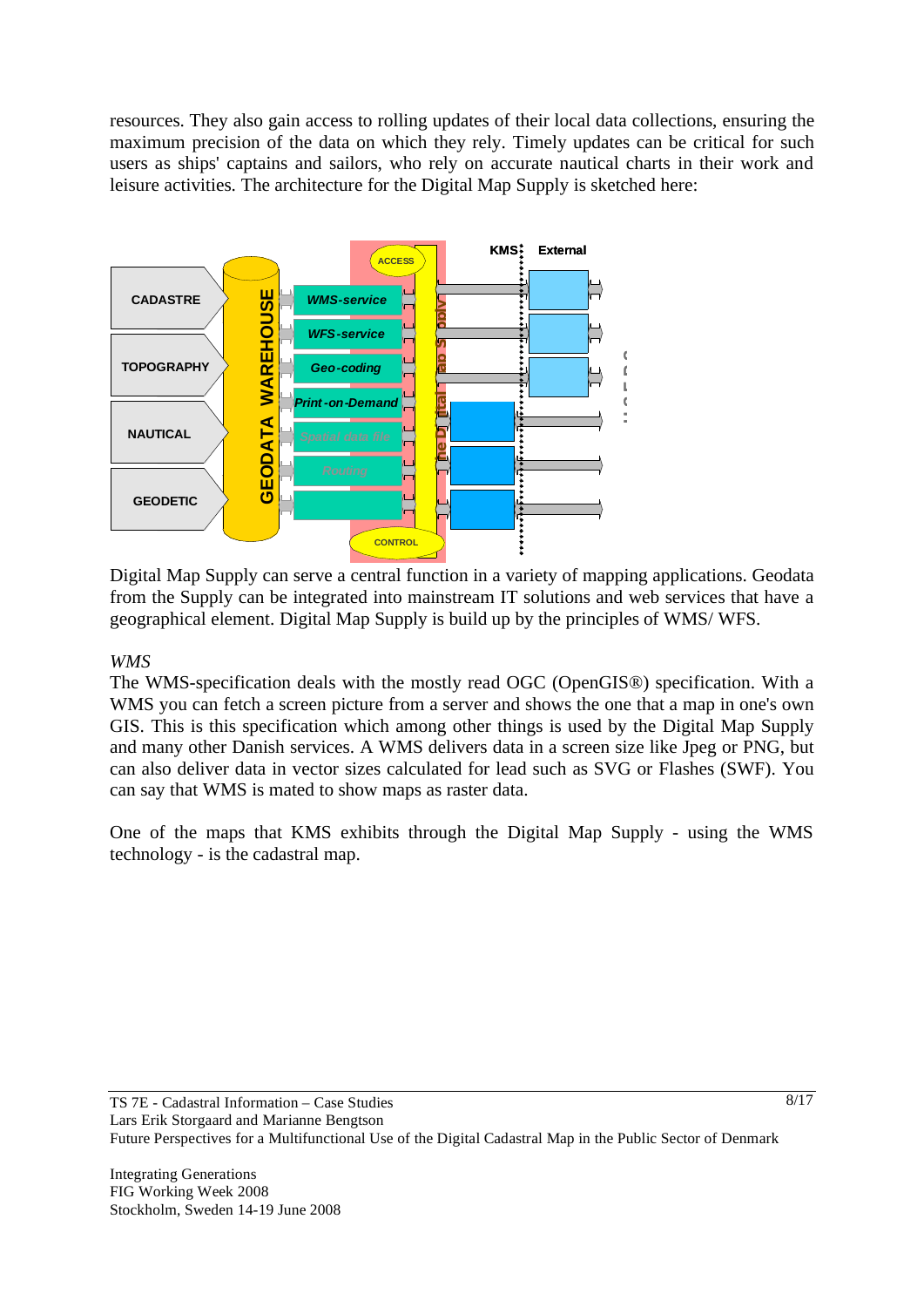#### **EXAMPLES IN USING THE CADASTRAL MAP AS REFERENE DATASET IN A SOA SOLUTION**

With the establishment of MiniMAKS KMS gets a modern cadastral map, which can be integrated into other systems and that will make up the reference for geodata and property data in the e-Government. KMS works on two projects, where the cadastral map is used like reference for other geodata. The first one is about the digital title deed registration, e-TL and SFDB, and the other is about establishing the system for handling the physical land use planning and administration in Denmark, PlanDK.

#### *e-TL and SFDB*

KMS is the State's infrastructure company for geodata and competence centre for the public use of geodata. It's KMS' objective to make maps and geodata to an everyday tool for citizens, companies and the public sector. Like a natural element in this mission KMS has, in cooperation with The Danish Court Administration, taken on to complete a project, which is to develop a system (SFDB) for the handling of spatial referred easements and buildings at rented property. The system has to subsequently drift's consecutively with KMS' other geodata systems. See below.



SFDB has to contribute to improve the overview of the law state on the individual property by being basis for the building up of a national register over spatial referred easements and buildings at rented property. The local SFDB has to work consecutively with the new e-TL,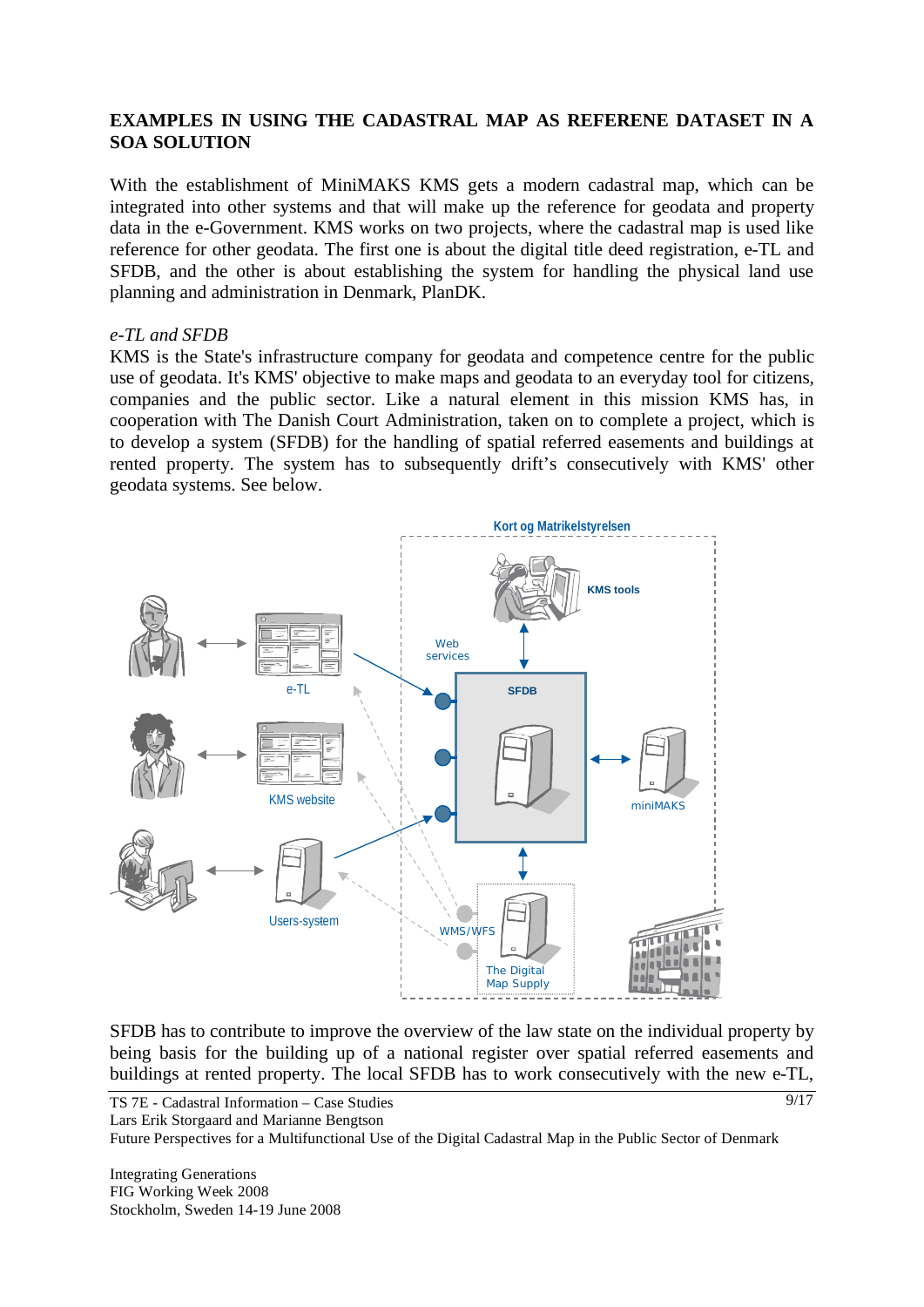where the title deed registration documents will still be registered. The purpose of the project, which includes the development of SFDB, is concrete to live up to the changes in the title deed registration law §§ 10, 19 and 22, there concern demands for a geographical spatial referring of easements and buildings at rented property.

The general goal is for instance:

To improve the overview of the law state on the individual property gene-easy building up of a national register over spatial referred easements and buildings at rented property.

- In addition to this there is the goal:

To lighten the working procedures of professional departments, who in the daily handle easements and buildings at rented property.

To facilitate the work with wiping out outdated easements on the individual property.

To exploiting the technological prospects, which exist today in the area, in greater extent than earlier.

The background to the project is to follow up on the ongoing changes in the title deed registration area, where they both a new title deed registration law and a new implement electronic title deed registration system (e-TL) based on SOA.

A number of public-legal availability restrictions (e.g. beach protection and polluted properties) and other information concerning properties is spatial referred to the cadastral map, which clearly shows the current property situation. The cadastral map ties the property situation together with the infrastructure for geodata. Spatial referring of easements and buildings at rented property has to be able to be presented compared with the valid property situation, which is clear from the cadastral map and the registration ought therefore to happen consecutively with the cadastral map.

The spatial referring of easements and buildings at rented property has the following purposes:

Secure and document the law state on the property, including the geographical position of easements and buildings at rented property.

Informed about the law state.

- Ensure that information about the law state is brought up to date and well-constructed with other information concerning the exploitation of property.

SFDB will contain the geographical spatial referring of easements and buildings at rented property and ensure that the spatial referring is still up-to-date and related to the current property situation (the cadastral map).

The e-TL is to support the concrete processes, which are connected with the spatial referring of easements or buildings at rented property. This is valid both in connection with notification for title deed registration, in connection with the cancellation of an easement and in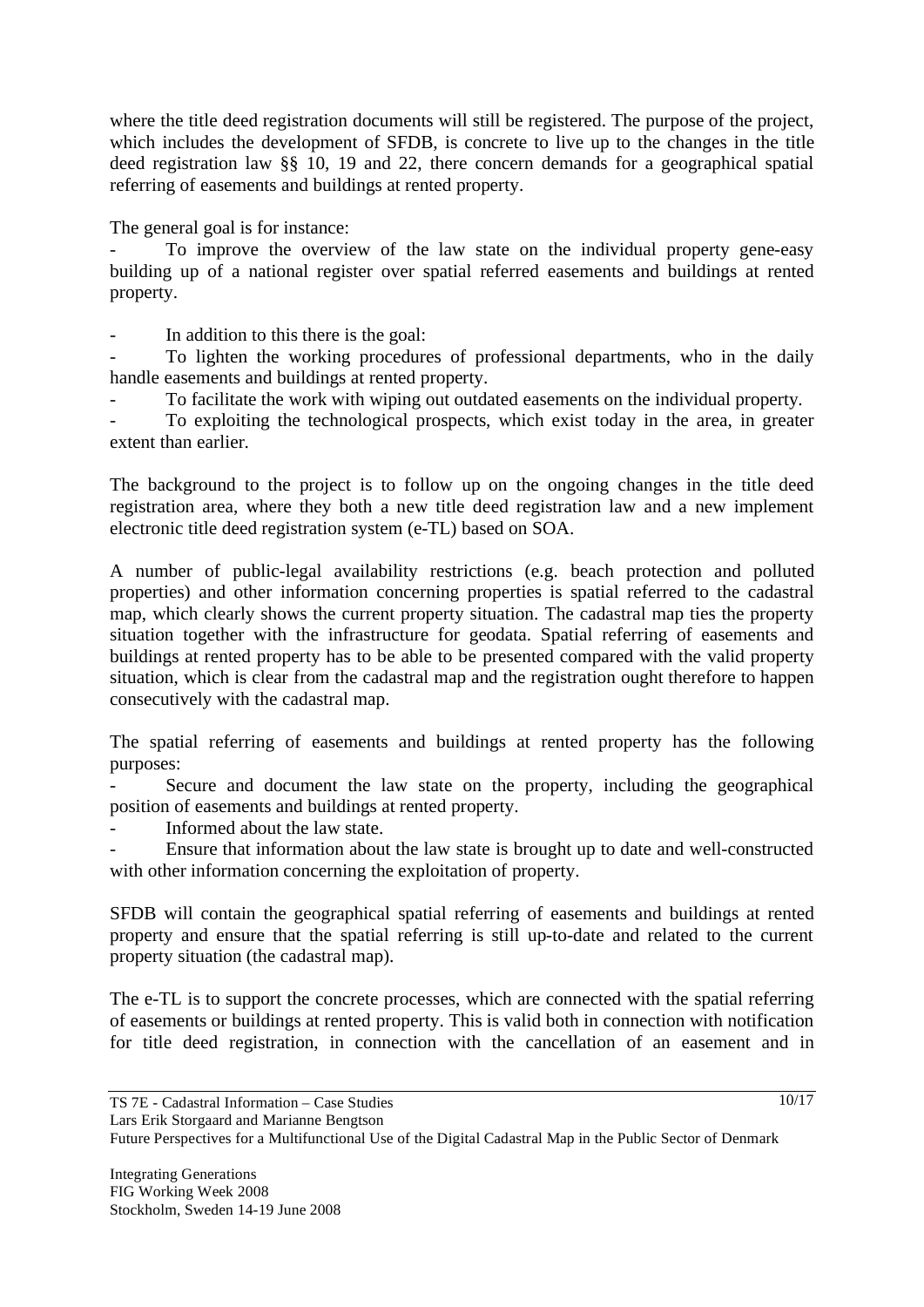connection with easement distribution in connection with parcelling out and other cadastral changes.

The e-TL system is in connection with the notification of an easement to secure the storage of the relevant documentation in e-TLs database. This also concerns documentation of the geographical position of an easement or a building at rented property at the time where the easement was registered. The legal documentation happens in the shape of an e-Rids, which is a PDF-document, which shows the geographical position in the light of a map, e.g. the cadastral map. The data that e-TL passes on for SFDB at KMS, are to be formatted like a GML-document, which is it standardized size for the exchange of geodata.

#### Services for updating

The information which is put available, must not become obsolete, but has still to be understandable and unambiguous, as long as the registered easement or building-right is valid. There is therefore a need for functionality to bring up to date the registered information's about the spatial referring in connection with changes of the property situation.

The functionality for the bringing up to date of an easement will most often be reached via systems from professional users (people in the title deed registration system, practising chartered surveyors and people in KMS), which reports changes to existing spatial referred easements or on standardized form in connection with property changes in consequence of improvements of the cadastral map.

## Enquiries on spatial referring

SFDB has to support enquiries on spatial referring from external and internal users. e-TLs portal is in connection with the use of interface against KMS to make possible that there have to be able to be put information about the geographical position of registered easements and buildings at rented property for availability, placed together with the current property situation, as if it's clear from the cadastral map, and other relevant geographical data.

By providing the information about the geographical position and placement of easements and buildings available the cadastral map as a reference, security is gained property evaluations for that there are a clear connection to the other property information, including registrations concerning buildings at rented property, etc, as well as public-legal availability restrictions, which are registered at the cadastral map.

KMS has made an architecture-related decision about displaying SFDB's data via web services through the Digital Map Supply. Other access than enquiries (e.g. bringing up to date) however happens directly against SFDB.

#### Methods for spatial referring

An easement will be able to be spatial referred in more different ways. SFDB are worked on following methods for spatial referring:

E: Indirectly spatial referred - the easement concerns the whole property.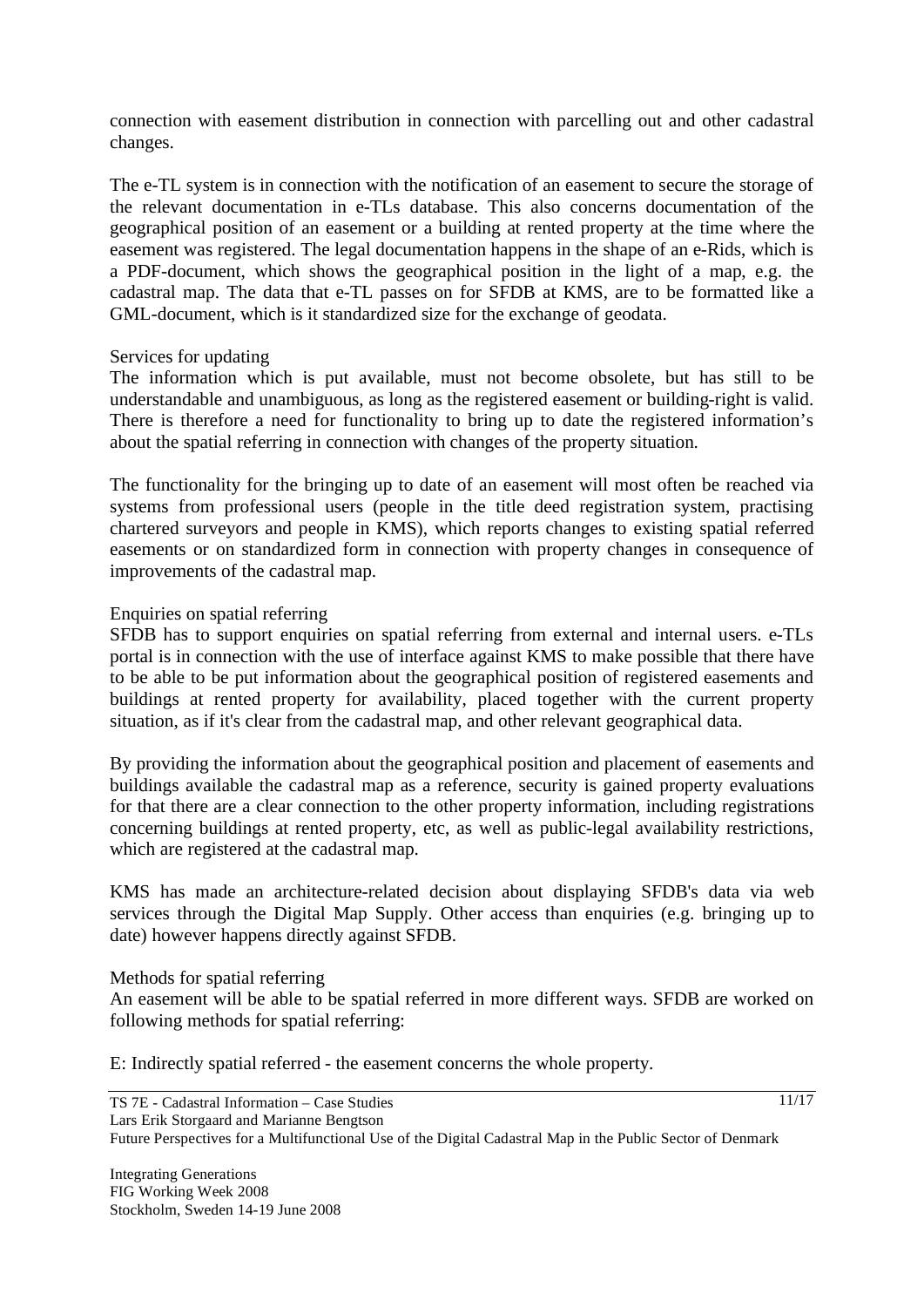M: Indirectly spatial referred - the easement includes the entire parcel.

A: Directly spatial referred. Absolutely spatial referred by system coordinates - the easement includes a part of the parcel and are not going to be moved when changes in the boundary picture is been made.

R: Directly spatial referred. Relatively spatial referred compared with the cadastral map - the easement includes a part of the parcel and are to be moved when changes in the boundary picture is been made.

RA: Relatively spatial referred compared with the cadastral map - however system coordinates in GML-file are found. Used in areas where the easement is not spatial referred at the right parcel. That is caused by inaccuracies in the cadastral map.

U: Unidentifiably - can concern whole or parts of the property. The easement does not immediately give possibility of spatial referring.

The described methods are sketched below.



According to the time schedule the e-TL and SFDB are going to be implemented and used in late November 2008. The development of the two systems is just to start and it is the plan to do the test in the beginning of fall 2008.

#### *PlanDK*

The chief aim with PlanDK is to create firstly a simple way for the municipalities to register plans to the State, secondly a light access for everybody to the municipalities' plans. With the new Plan-system the plans is only to be notified in the State one time and one place. All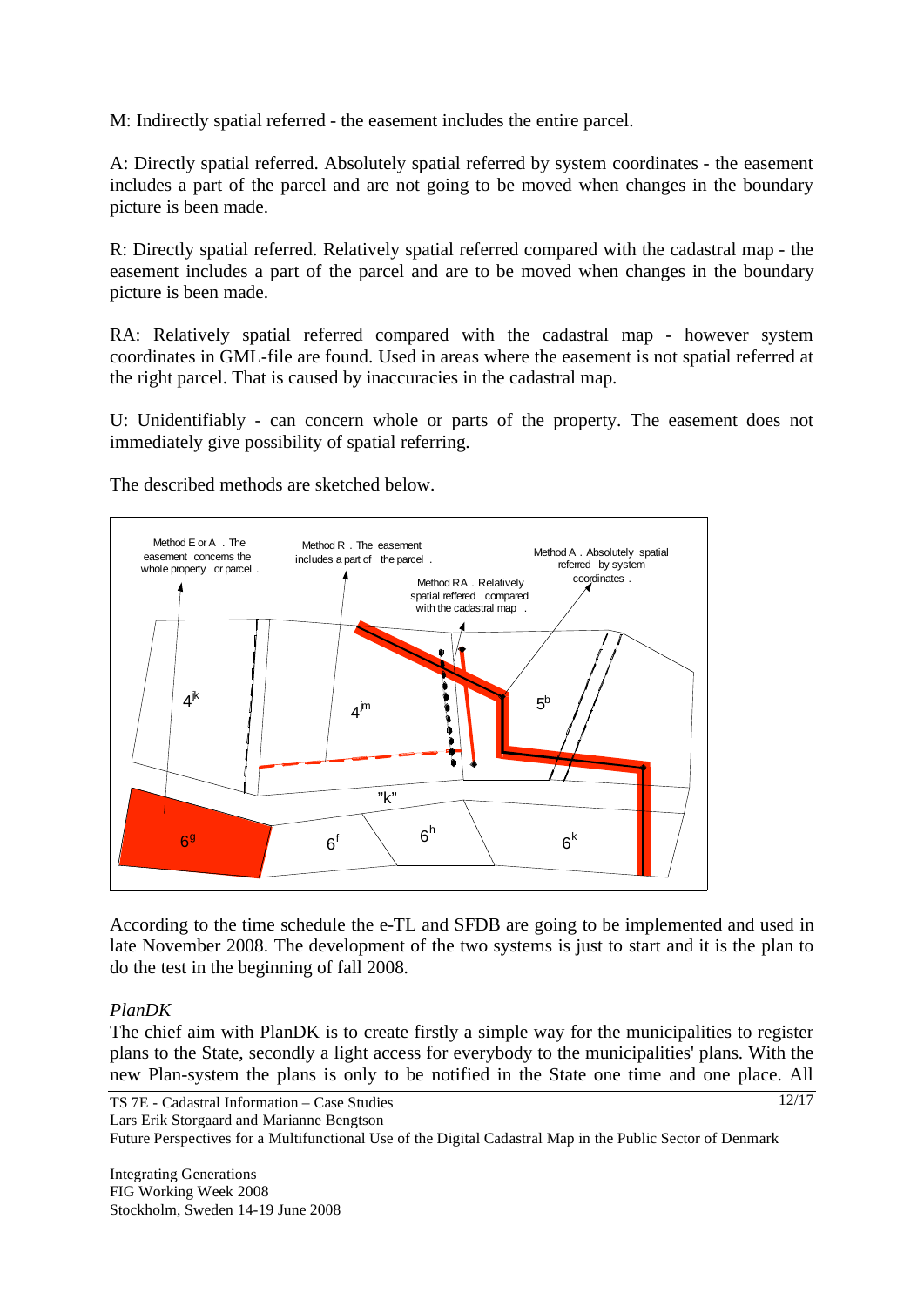institutions who are to have the plans according to the legislation - as well as others that the municipalities wish, have to have the plans - will automatically receive message about new plans from the system.

The building up of the system happens after the principles in SOA. This means that PlanDK will be able to play together with other systems in the future's e-Government. The system is modular built up and the communication internally in the system between the modules happens with the help of SOAP/XML. Externally the system will be able to deliver data online with the help of WMS/WFS.

Like all others the municipalities will in PlanDK be able to see the plans together with different maps such as the cadastral map, fetch the plans down to own PC or couple oneself on different services (WMS/WFS).

In a new Plan-system information about the plans has therefore to be registered at the Cadastral. The planes' geographical extent ought to be registered with the help of GIS in agreement with the cadastral map. A special challenge is connected with this geographical registration, because the cadastral map in consequence of new parcelling outs, justifications and short straightening outs is under constant change and improvement.

National plane data are not usable, if they are not registered the same way in the whole country. Nationally homogeneous plane information can only be secured in the light of a shared data model of the plane area. This model has to contain provisions about reference data (reference maps), the plans' characteristic data (identification, area use and built-upping arearegulate provisions) as well as rules for how the plans' geographical extent is registered (topological rules). The shared data model must be developed and be arranged jointly between state, counties and municipalities. Experience shows that for that such a data model will be implemented in all municipalities it is to be obligatory for the municipalities. The municipalities are in other words to have the responsibility for that data are established after the agreed upon data model.

Plan-data are furthermore to be built up so that they can play together with other types of data, e.g. property data and other information about availability restrictions. It therefore is important that the data model of plane data is coordinated with data models of other types of data, as well as that here is defined suitable unique keys that can secure unambiguous connection. The national plane data are as far as possible to build on the data that the municipalities themselves use in the daily planning. Data are only to be registered one time. Copy data are to be avoided. This agrees with the principal rules, OIO sets up for the establishment of IT systems and exchange of data.

The work with establishing a new plane system has result in following demands, which are to be complied with:

- Nationally, brought up to date and valid plane data.
- Register information about identification, area use and property regulation.
- The planes' geographical extent.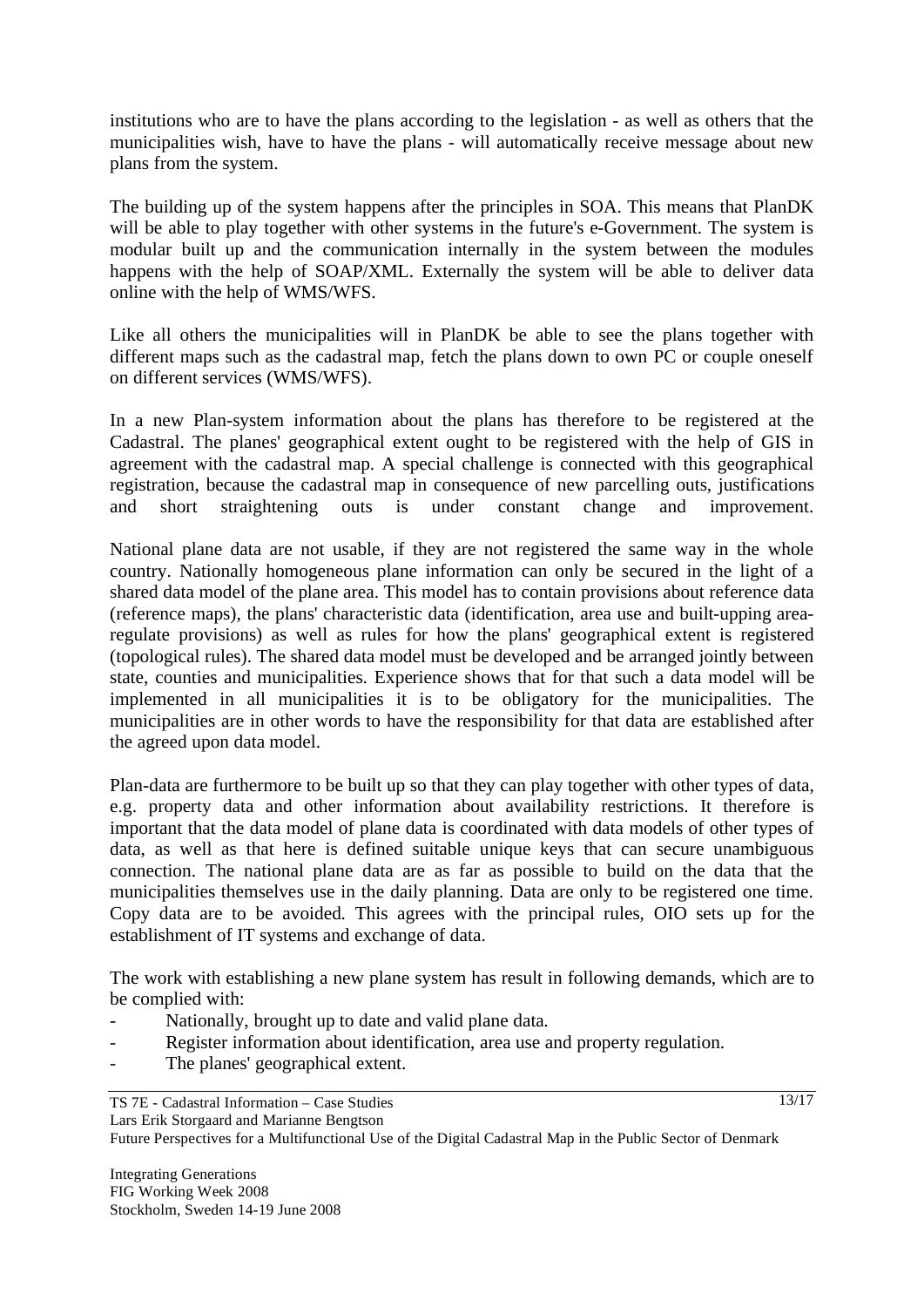The legally valid documents.

Concerning the data quality the plane system is to ensure:

- Connection between the plans and the Cadastral.
- Connection between the plans and property information.

The system is to be easily accessible, which leads to that:

The system is to be built up so that it can be as far as possible used directly in the daily handling of the activities by the municipalities, counties and state.

There has to be established one entrance to national information.

Data have to be presented and be exchanged in the shared accepted exchange standards. That means that data are exchanged as far as possible in XML and GML-schemes, and that they are put more-availability with the help of WMS and WFS.

- There has to be free access till data.
- Data have to be able to be used by both public and private companies.

Finally several parties have emphasized the importance of that the system has to be able to be driven so simply as possible.

All the existing plans are expected to be registered in the PlanDK system fall 2008. After this date all access to the plans will be through the PlanDK system by using the portal application or by using webservices in own systems.

# **5. ESTABLISHING AN ENTERPRISE ARCHITECTURE MODEL FOR USEING THE CADASTRAL MAP AS REFERENCE**

Enterprise architecture (EA) describes that logic there is between the business and the need for it infrastructure – and it will support a definition and government of the requirements there are for integration and standardisation to the business.

Architectur cooperation between several institutions cause the EA also to look at the business and it relations across the institutions including requirements for dataquality and access to data/ functionality through services.

When integrating geodata in new it-solution across the public sector, there has to be established a collaboration which take care of how to share data and services with common customers. In this type of cooperation structure, the single institutions EA are used as a starting point for establishment of a common EA for the specific collaboration.

The EA governing structure should ensure the EA is effectively designed and engineered by focusing on the following 4 subjects:

Panning and Transformation: The EA governance structure must ensure that the EA includes a viable plan for migrating from the existing (as-is) architecture to the future (to-be) architecture.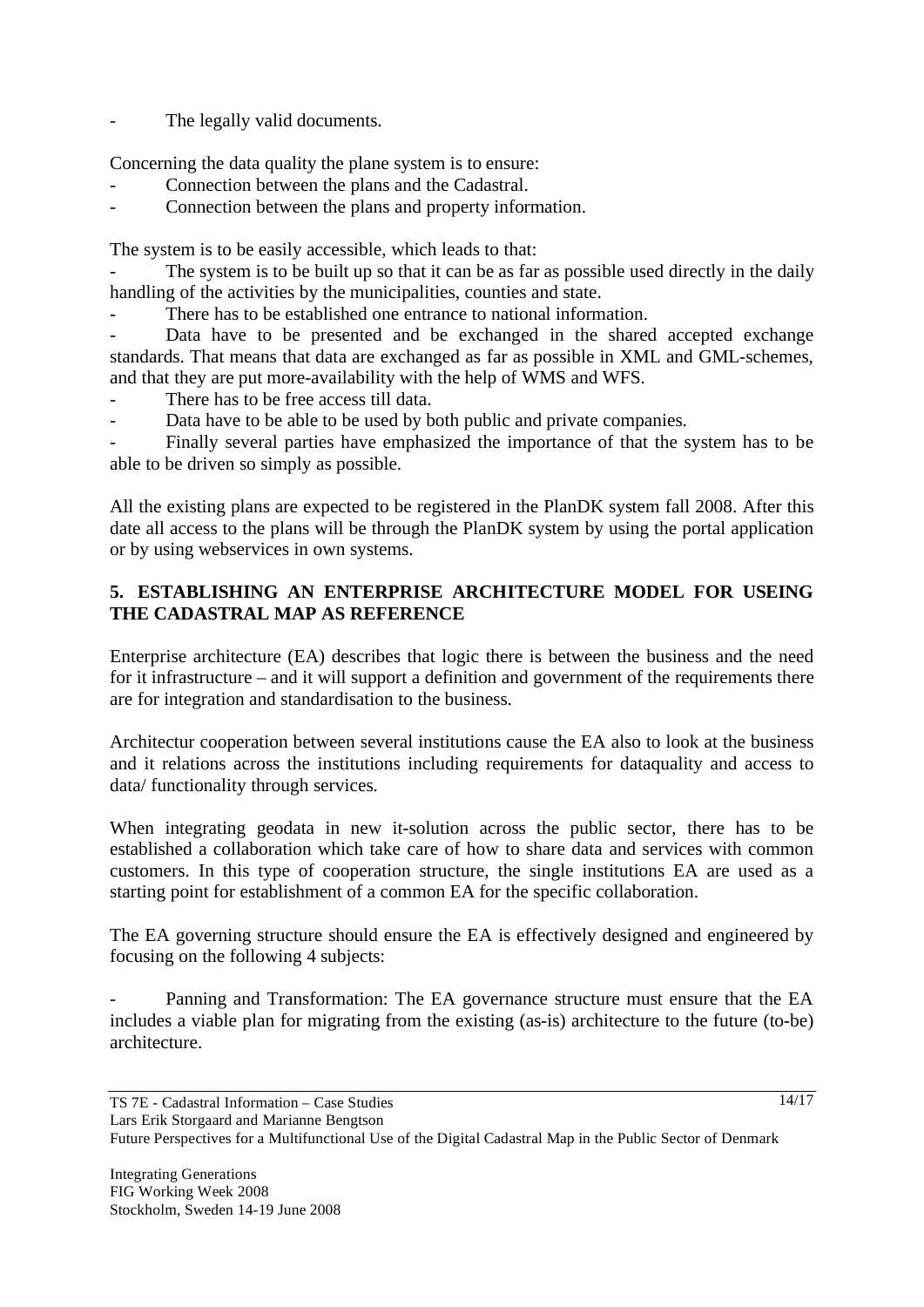Architectural qualities: The EA should emphasize the traditional goals as portability, scalability, interoperability, flexibility and modularity. While the classic meaning of these terms usually applies at the system level, their consideration at higher levels of abstraction can contribute to improve EA quality and usefulness.

- Focus on component based approaches, interfaces and linkages: The EA should emphasize a component-based approach and the incorporation of common components and services, shared processes and emerging shared e-government solutions. This strategy helps eliminate redundancy, increases standardization and increases reusability.

- EA effectively described and documented: The EA must be well described and properly documented, both during initial development and throughout its continuous evolution.

#### *Future focus areas*

The national survey and cadastre of Denmark will be working with the following focus areas over the next year to build-up an enterprice architecture to meet the future requirements for using the cadastral map as a reference dataset:

Define an EA strategy for using cadastral map together with other geodata in the public service areas and other cross-public collaborations.

Define EA alignment processes for the cross-public collaborations including service agreements, which describe who has the responsibility for carrying out the different EA activities.

Define common business and it-principles for the future architecture.

Standardization of selected geodata, which will be included as reference data in common public collaborations.

Ensure that all common public registers are based on common public data standards. Set up requirements for dataquality and updating freqvens for these data.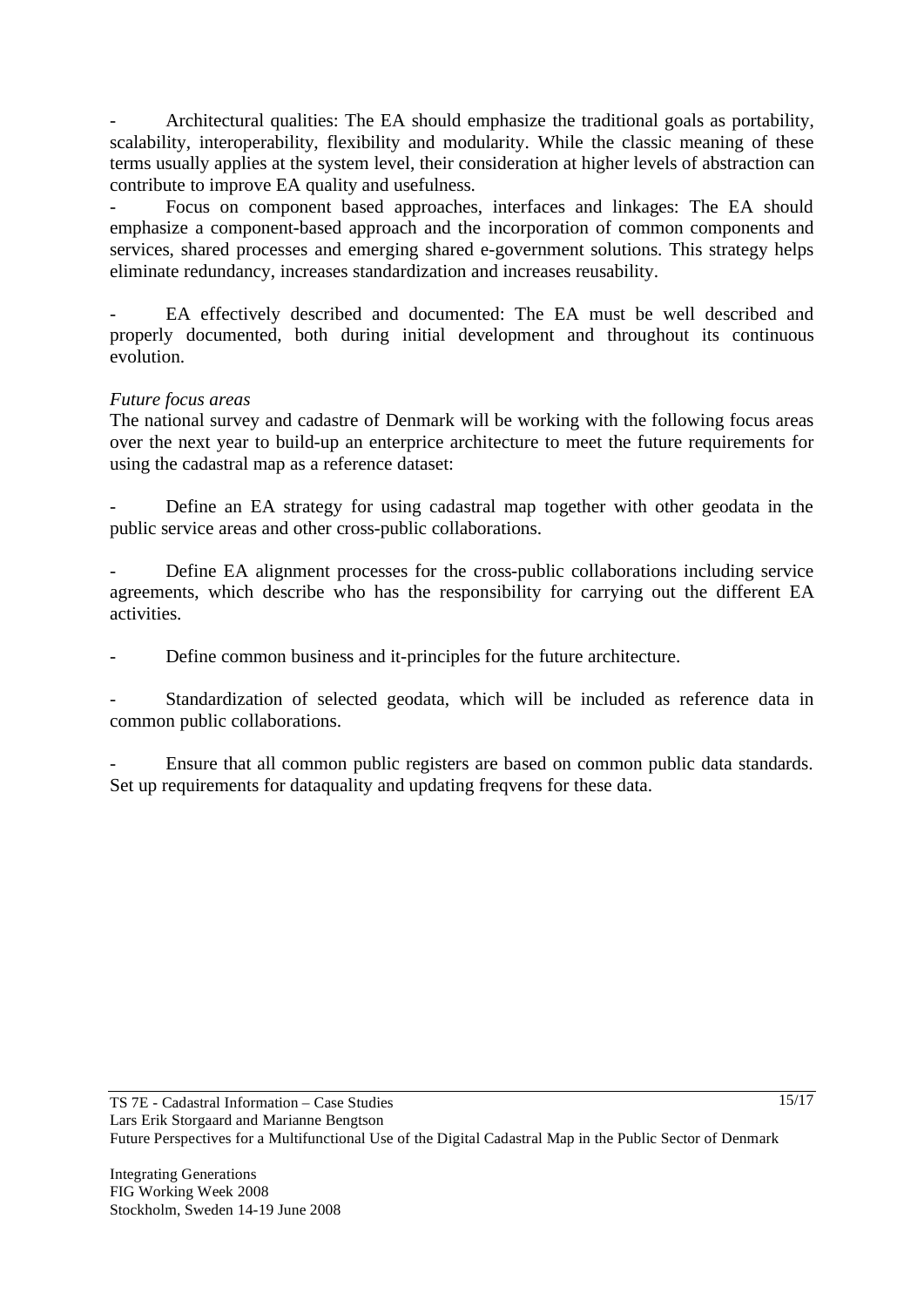## **REFERENCES**

Danish Ministry of the Environment, National Survey and Cadastre, 2007, Account about the geographical infrastructure.

OIO Introduction, 2008-04-11, http://www.itst.dk/arkitektur-og-standarder/oio-arbejdetoffentlig-information-online/oio-introduktion

SOA, 2008-04-11, http://www.itst.dk/arkitektur-og-standarder/arkitektur/serviceorienteretarkitektur/soa/hvad-er-soa/

The service-community for Geo-data, 2004, Guide to the use of Web Map Services.

The Digital Map Supply, 2008-04-11, http://www.kms.dk/English/Maps+and+Topography/Digital+Map+Supply/

MiniMAKS, 2008-04-11, http://www-05.ibm.com/services/dk/bcs/public/minimaks.html

Danish Ministry of the Environment, National Survey and Cadastre, 2007, Specification of demands concerning procurement and implementation of SFD.

The service-community for Geo-data, 2004, A new plan-system.

Scott Bernard, Authorhouse 2004, *An Introduction to Enterprise Architecture*

Kristian Hjort-Madsen og John Gøtze, National IT and Telecom Agency Denmark: *Enterprise Architecture in Government – Towards a Multi-Level Framework for Managing IT In Governmet*.

John Gøtze and George Brundage (Unpublished Draft) "Transformational Governance for EA"

www.modernisering.dk Link to the common public Business Reference Model

www.xyz-geodata.dk Link to the Service Community for Geodata.